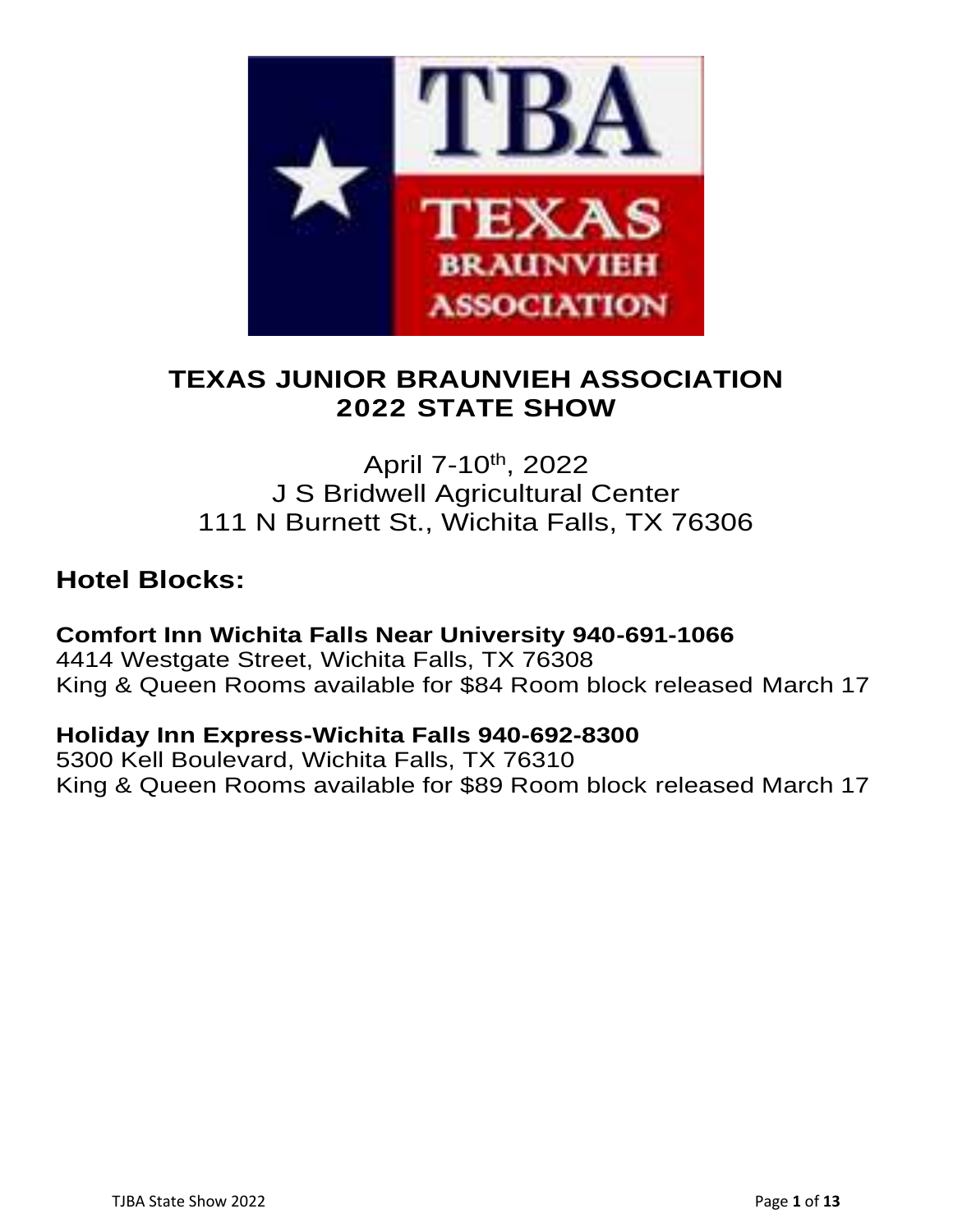# ELIGIBLE AGE TO SHOW AGE DIVISIONS (ALL CONTESTS)

Ages as of 1-1-22

Pee Wee – 6 years and younger (Only participate in PeeWee showmanship)

Junior – 7-10 years of age

Intermediate – 11-14 years of age

Senior – 15-21 years of age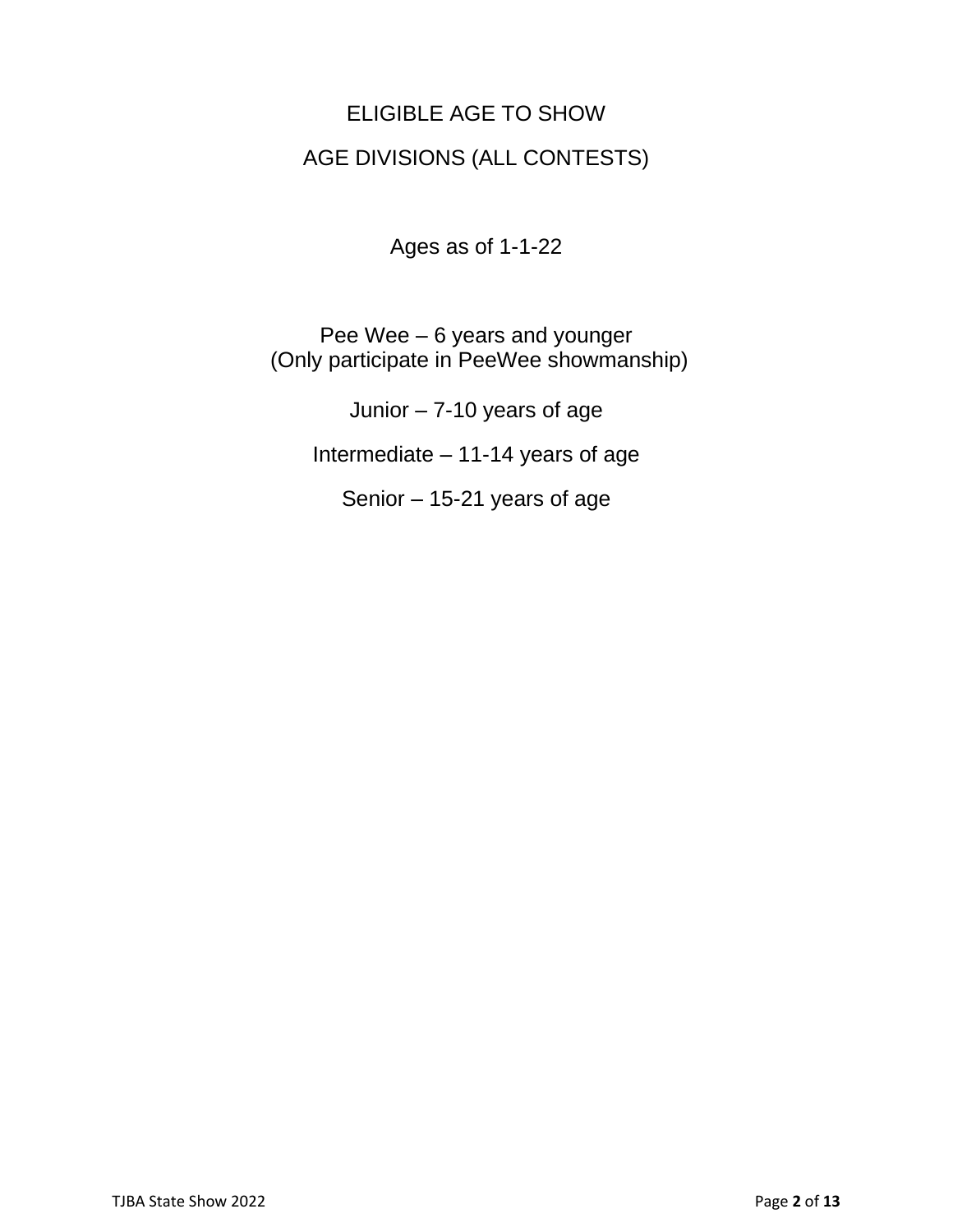## **TEXAS JUNIOR BRAUNVIEH ASSOCIATION 2022 STATE SHOW**

#### **TOGETHER EVERYONE ACHIEVES MORE**

#### **Rules & Guidelines:**

The Texas Braunvieh Association reserves to its Show Committee the final and absolute right to interpret these rules and regulations and to arbitrarily settle and determine all matters, questions and differences in regard thereto, or otherwise arising out of or connected with or incident to the show, and the right to amend or add to these rules as its judgment may determine. An exhibitor who violates any of the following rules will forfeit all privileges and premiums. The Board of Directors of the Texas Braunvieh Association has adopted the following rules and regulations:

All exhibitors must be members of the Texas Braunvieh Association. The membership form is available online at www.texasbraunvieh.org. You can also join TBA during the online show registration process. This must be paid by March 11, 2022.

Each exhibitor, including Invitationals, must contribute a minimum of \$50 in raffle sales or sponsorships to participate in the show. This fee does not apply to the Pee Wee division. This amount is due by March 11, 2022.

Eligibility of Cattle: (a) Animals entered must be registered in the herd book of the Braunvieh Association of America. Registration papers must be in order upon entry. (b) Animals' registration papers must be in the name of the exhibitor on or before February 25, 2022. (c) Animals must have a legible tattoo or brand corresponding to its registration papers. (d) Original registration papers must be presented at check-in. (e) All cattle that are shown must be profiled according to BAA show rules. (Calves shown at side of its mother are exempt.)

Entry fees are:

- \$40.00 per head
- \$20.00 per head Bred & Owned Heifers & Cow/Calf Pairs. Bred and Owned Heifers & Cow/Calf Pairs must be entered in Owned Show. (\$40+\$20)
- \$40.00 per head Bred & Owned Bull and Steers.

**All cattle entries must be entered online at** [https://showman.app/shows#/texas-junior-braunveih](https://showman.app/shows#/texas-junior-braunveih-association-2022-state-show)[association-2022-state-show](https://showman.app/shows#/texas-junior-braunveih-association-2022-state-show) **by February 25, 2022 by Midnight Central Time**.

#### **LATE CATTLE ENTRIES ARE DUE MARCH 11 th at Midnight Central Time with a \$30 PER ANIMAL LATE FEE.**

#### **NO REFUNDS WILL BE ISSUED UNLESS WE HAVE TO CANCEL/RESCHEDULE DUE TO COVID-19.**

The Invitational Showmanship Contest is open to anyone who has not competed in a Braunvieh State or National show within the last two years. Contestants are competing for buckles and points towards the Incentive Program. Invitational and Pee Wee Contestants are required to pay a \$25.00 entry fee and must also be a member of the Texas Junior Braunvieh Association. Membership is due March 11th , 2022.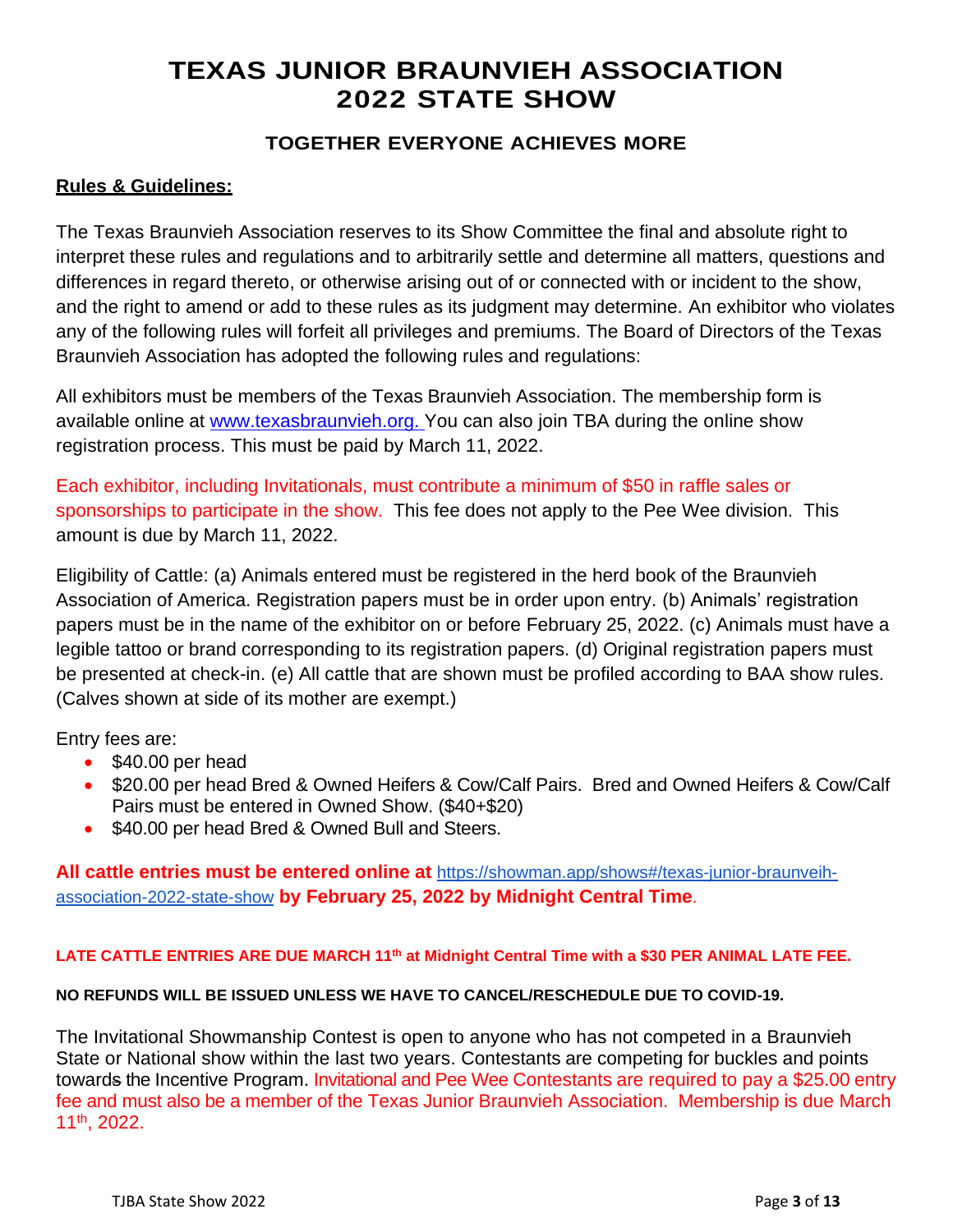#### *All exhibitors must wear the official T-Shirts when designated.*

All cattle exhibited must be properly registered and on file with Braunvieh Association of America, in the exhibitor's name. Cattle exhibited must have registration papers, a legible tattoo or brand corresponding to its registration papers, and a health certificate.

Exhibitors must wear the correct show number. Numbers will be handed out in exhibitor packets at check-in for the following contests: Owned Female Show, Bred & Owned, Showmanship, and Invitational Showmanship.

Exhibitors are required to show their own cattle at the show, the only exception is if the exhibitor has 2 or more animals in the same class, then another exhibitor (must be entered in the show) may help them show the extra animal. In the event an exhibitor is sick, a doctor's note is required for another exhibitor to show their animal.

Once the class is on profile and the judge begins to walk the class, no other exhibitors will be allowed to enter the ring. It is not the responsibility of the TBA or Show Committee to ensure the exhibitor is on time for the class. No refunds will be given for a missed class.

If an animal being exhibited gets away from the exhibitor more than twice, said animal will be subject to disqualification and will be asked to leave the show ring.

Exhibitors can bring their own bedding; bedding will also be available to purchase on the grounds or at local stores.

This is a blow and go show. No fitting, adhesives, or paint will be allowed.

Heifers exhibited at 20 months of age or older (no females in cow/calf class) must be accompanied by a certificate of pregnancy by a licensed veterinarian. For heifers used in embryo transfer, a certificate of positive fertility issued by a licensed veterinarian must be available for inspection.

Females over 30 months of age as of the day of the show must show in the cow/calf class with a calf at side and will not be eligible for Grand Overall Heifer. Calves exhibited in the cow/calf class cannot be over 230 days of age. Females under 30 months of age that have a calf at side can show in the heifer show and enter an additional entry to compete in the cow/calf class.

In cow/calf classes the calf must be the actual cow/heifer's calf. No orphan/graphed calves. No milk cows, all cows must be entered in the show.

Animal Substitutions will only be allowed for a medical reason (animal sick, hurt, or died). Veterinarian note is required stating the medical reason. The substitution must be for the same division. Examples: *Beefbuilder must be replaced with a Beefbuilder, Bred & Owned Purebred must be replaced with a Bred & Owned Purebred*.

Protests must be made to Show Committee with a \$150 protest fee, within 24 hours of show or prior to release, whichever is first, in writing to TBA board or show committee member. If ruling in favor of protest, fee will be refunded. If ruling against, fee will be forfeited.

All other BAA show rules and guidelines apply. Please refer to [www.braunvieh.org](http://www.braunvieh.org/) for the latest BAA Show Rules.

Everyone is expected to participate in clean-up of trash and debris.

TJBA State Show 2022 Page **4** of **13**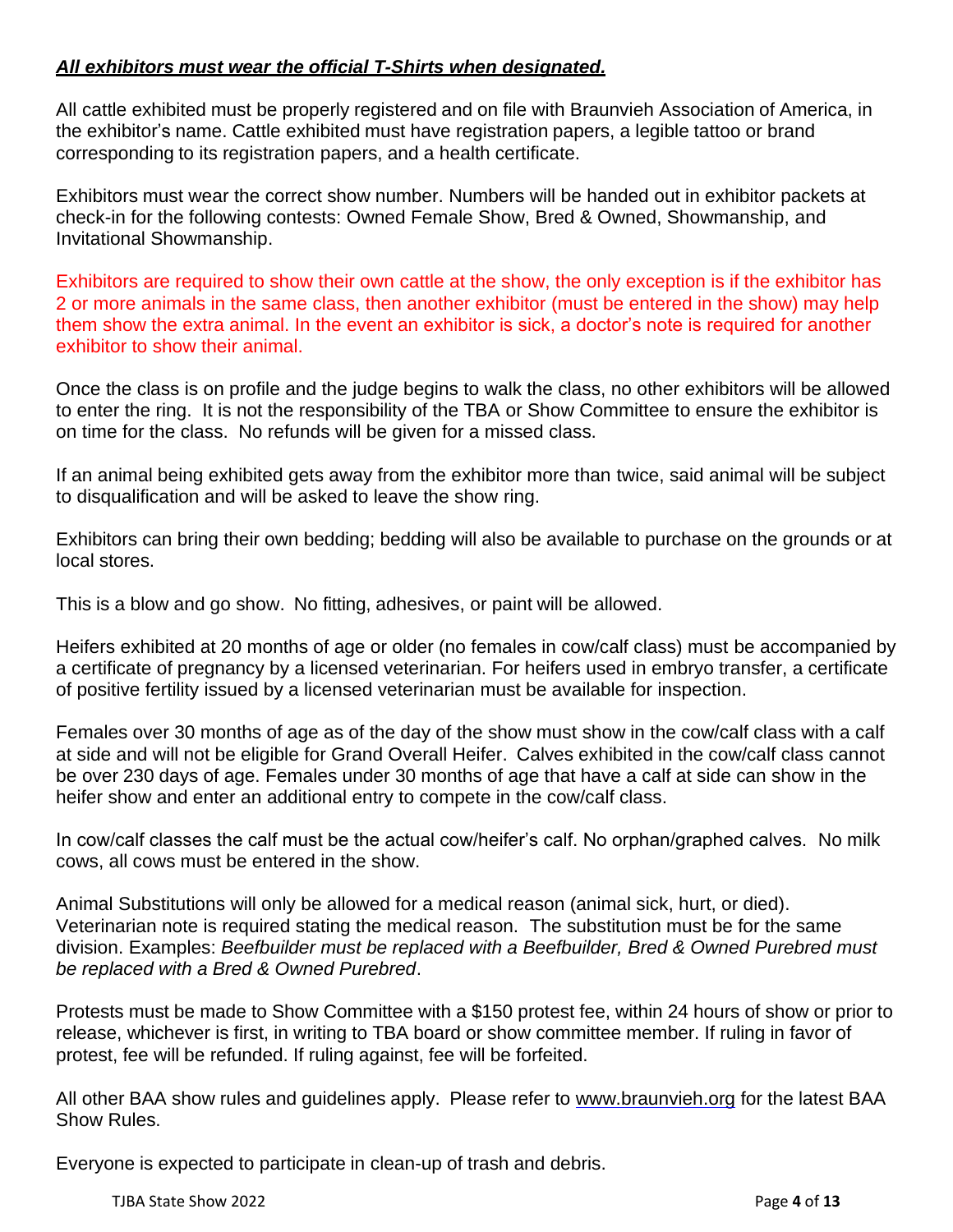#### **Additional Owned Heifer Show Rules:**

Owned heifers will be divided into the following divisions

- Fullblood
- Purebred
- **Beefbuilder**
- Beefbuilder Mini

Fullblood and Purebreds will show together, with the highest placing Fullblood of each class coming back for a Fullblood Division Drive. (Same for Beefbuilders & Minis)

Junior members must be the owner of the animal as registered with the BAA.

Cow/calf pairs over 30 months are not eligible for Grand Champion Female (per BAA).

#### **Additional Bred and Owned Show Rules:**

Bred & Owned heifers and bulls will be divided into:

- Fullblood/Purebred
- **Beefbuilder**

Junior members must be the owner and breeder of the animal as registered with the BAA. The exhibitor must have owned the dam at the time of the calf's conception and have been the continuous owner of the animal.

Dams must be registered in the BAA Herdbook.

Embryo calves do not qualify unless the exhibitor owns the donor cow.

All Bred and Owned heifers must also be entered and shown in the Owned division of the heifer show.

Cow/calf pairs over 30 months are not eligible for Grand Champion Female (per BAA).

It is recommended that bulls under the age of one (1) year of age be shown with a nose ring. Bulls one (1) year of age and older are REQUIRED to have a fixed nose ring.

Bulls 14 months or older are required to have a certificate verifying positive semen evaluation.

#### **Steer Show Rules:**

Prospect: 900 lbs. and under Market: 901 lbs. and over

The junior exhibitor must be the sole owner of the steer and hold full interest and possession by February 25, 2022. All steers must be registered with BAA.

Classes will be determined after weigh-in. Percentage and Purebred show together.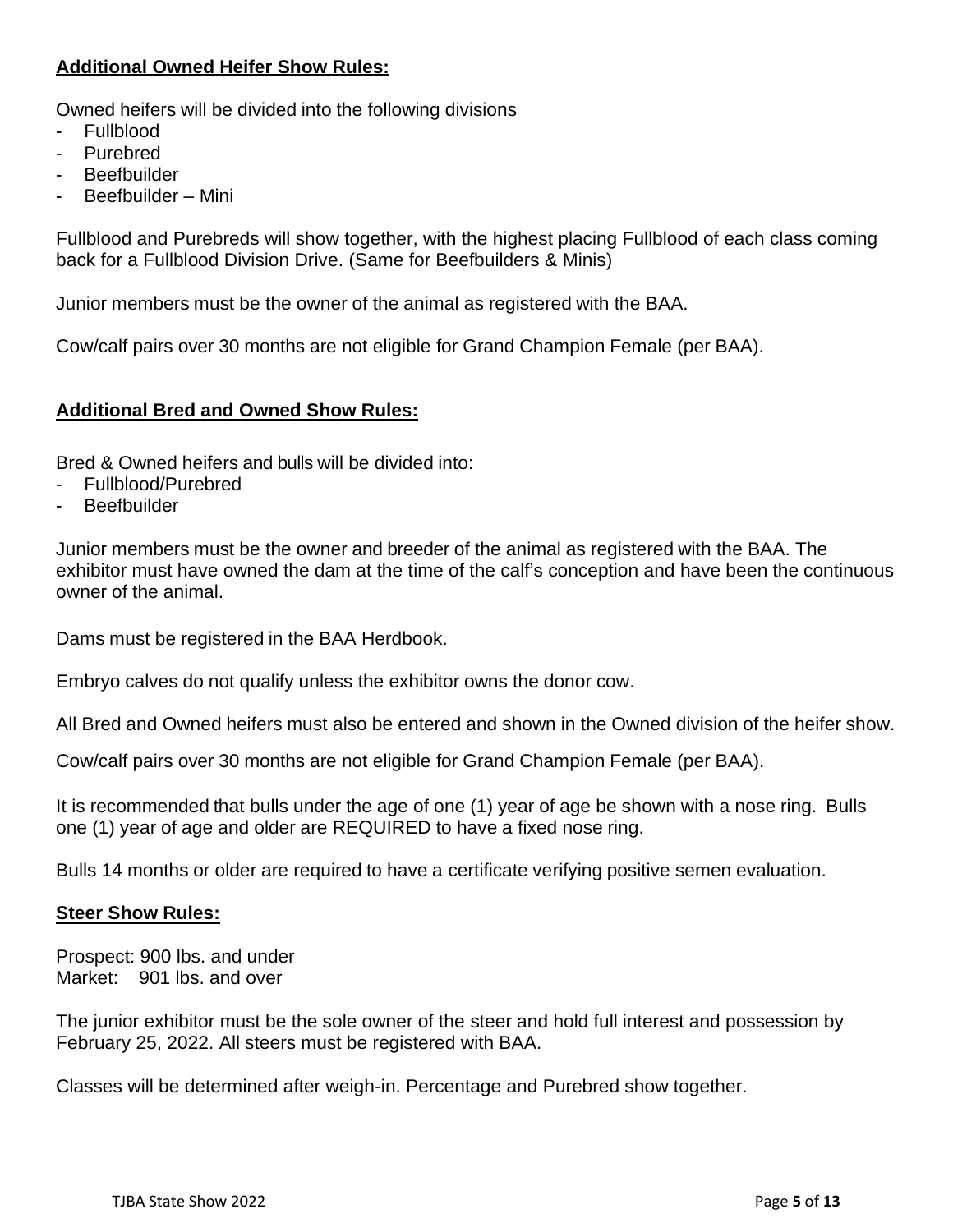#### **Showmanship:**

There will be buckles awarded to each division of each show.

Animals shall be clean and blown, no fitting for this show.

Judges may switch cattle, ask questions, or determine other methods in order to select the winners.

Showmanship awards will be presented at the conclusion of the Showmanship show.

#### **Additional Showmanship Rules:**

#### Invitational Showmanship

The Invitational Showmanship Contest is open to anyone who has not competed in a Braunvieh State or National show within the last two years.

Contestants are allowed to work with an exhibitor at the show to select a showmanship heifer.

#### Braunvieh Showmanship

Open to any exhibitor entered in the Braunvieh Show (Owned Female, Bred & Owned Female or Bull).

Exhibitor must use an animal entered in one of the above shows and registered in the exhibitor's name.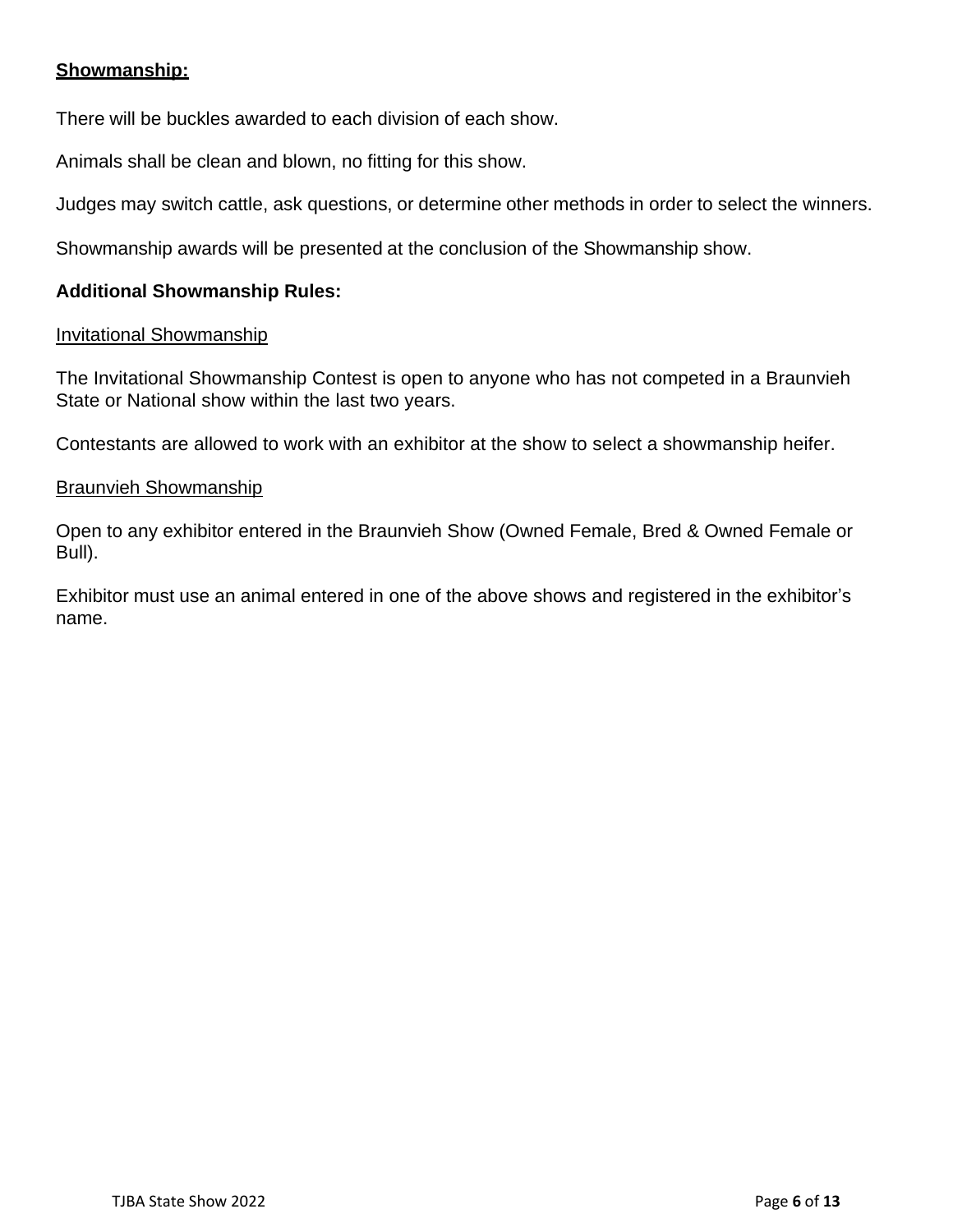#### **CONTESTS:**

#### **Cattleman's Quiz:**

A short multiple-choice quiz that will test the knowledge of the beef industry and production as well as the history and characteristics of the Braunvieh breed. This will be a quiz to see how many correct answers each exhibitor can obtain. There is no penalty for incorrect answers.

Awards will be presented at the banquet at the conclusion of the show.

#### **Salesmanship:**

Competition will be on an individual basis, but participants may ask another member to assist with animal and/or props.

Cattle may not be fitted beyond clipped, washed, and blown dry.

Each competitor will bring an animal to the competition to promote and "sell" to the judges. Presentation time must be at least two (2) minutes but less than five (5) minutes. Questions do not count as presentation time.

Sales tools may be used but must be supplied by the junior exhibitor.

Presentation will be scored as follows:

| - Knowledge of the animal                 | max 20 points       |
|-------------------------------------------|---------------------|
| - Presentation                            | max 20 points       |
| - Poise and Delivery                      | max 20 points       |
| - Overall Effectiveness                   | max 20 points       |
| - Within the allotted time of 2-5 minutes | max 20 points       |
| Total                                     | (max of 100 points) |

Invitational Salesmanship contestants may apply the same concept or they can sell the Braunvieh breed as a whole or in part. For example "sell operation X on why they should purchase or implement Braunvieh genetics in their operation."

Awards will be presented at the banquet at the conclusion of the show.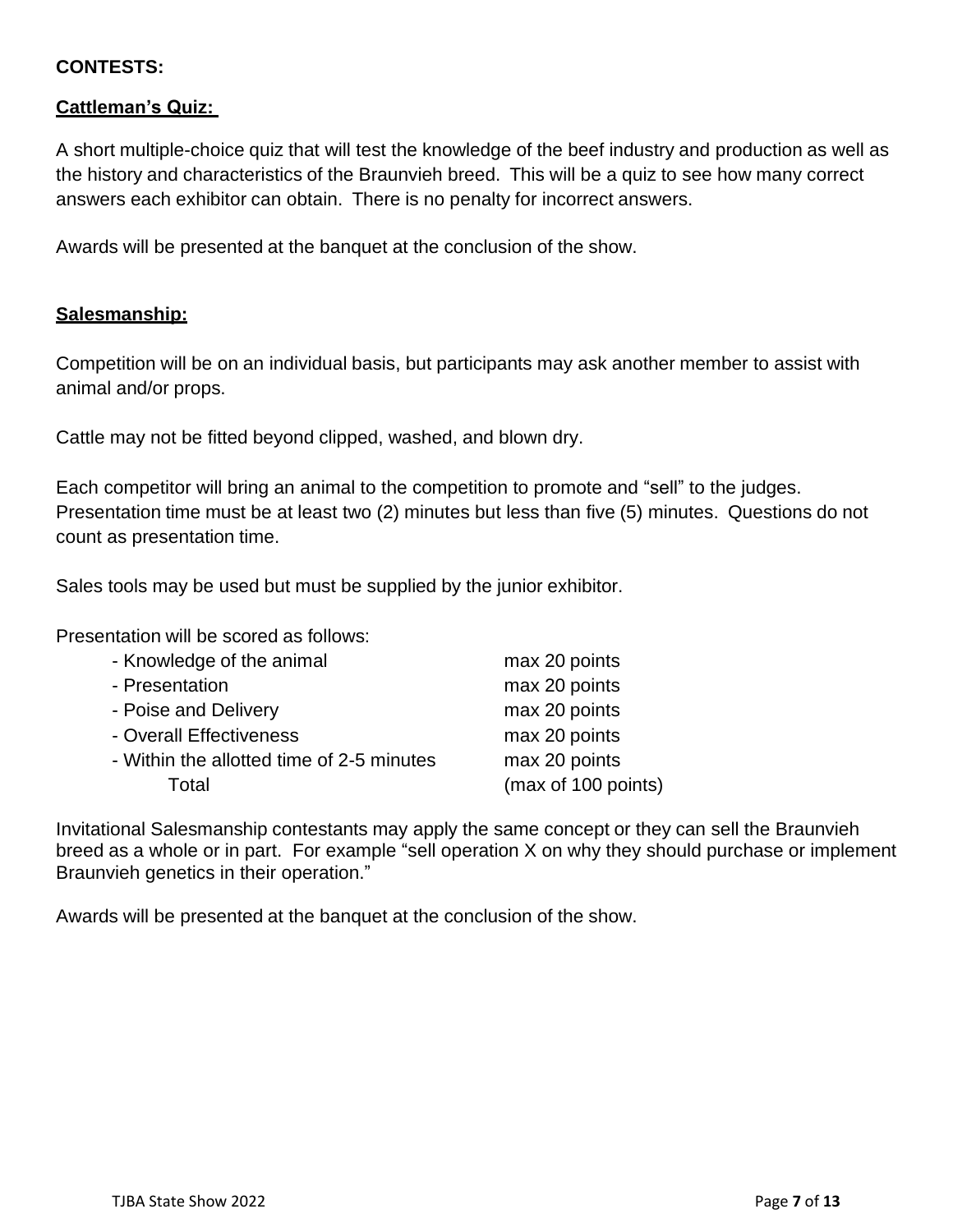#### **Illustrated Speech:**

The purpose of the Illustrated Speech Contest is to encourage public speaking and leadership abilities in youth, to develop character and leadership in youth and promote interest in the beef industry and project Braunvieh in a positive image.

The speech topic should be related to the beef industry.

Length 4 to 6 minutes for senior divisions; 3 to 5 minutes for junior and intermediate divisions.

Presentation will be scored as follows:

| max 20 points       |
|---------------------|
| max 20 points       |
| max 20 points       |
| max 20 points       |
| max 20 points       |
|                     |
| (max of 100 points) |
|                     |

Each contestant shall provide a title and primary objective of his/her speech.

The speech must be presented orally.

#### The topic for this year is: **"Explain the importance of having Fullblood, Purebred, and Percentage breeders in the Braunvieh breed".**

A minimum of one illustration or visual aid must be prepared and used. Types of illustrations contestants are encouraged to use are charts, diagrams, props, inanimate models, puppets, posters, etc. The use of electronic devices will not be accepted, which means no slides, videos or electronic presentations are allowed.

An additional two to three minutes will be allowed following the oral presentation to answer questions, which may be asked by the judges.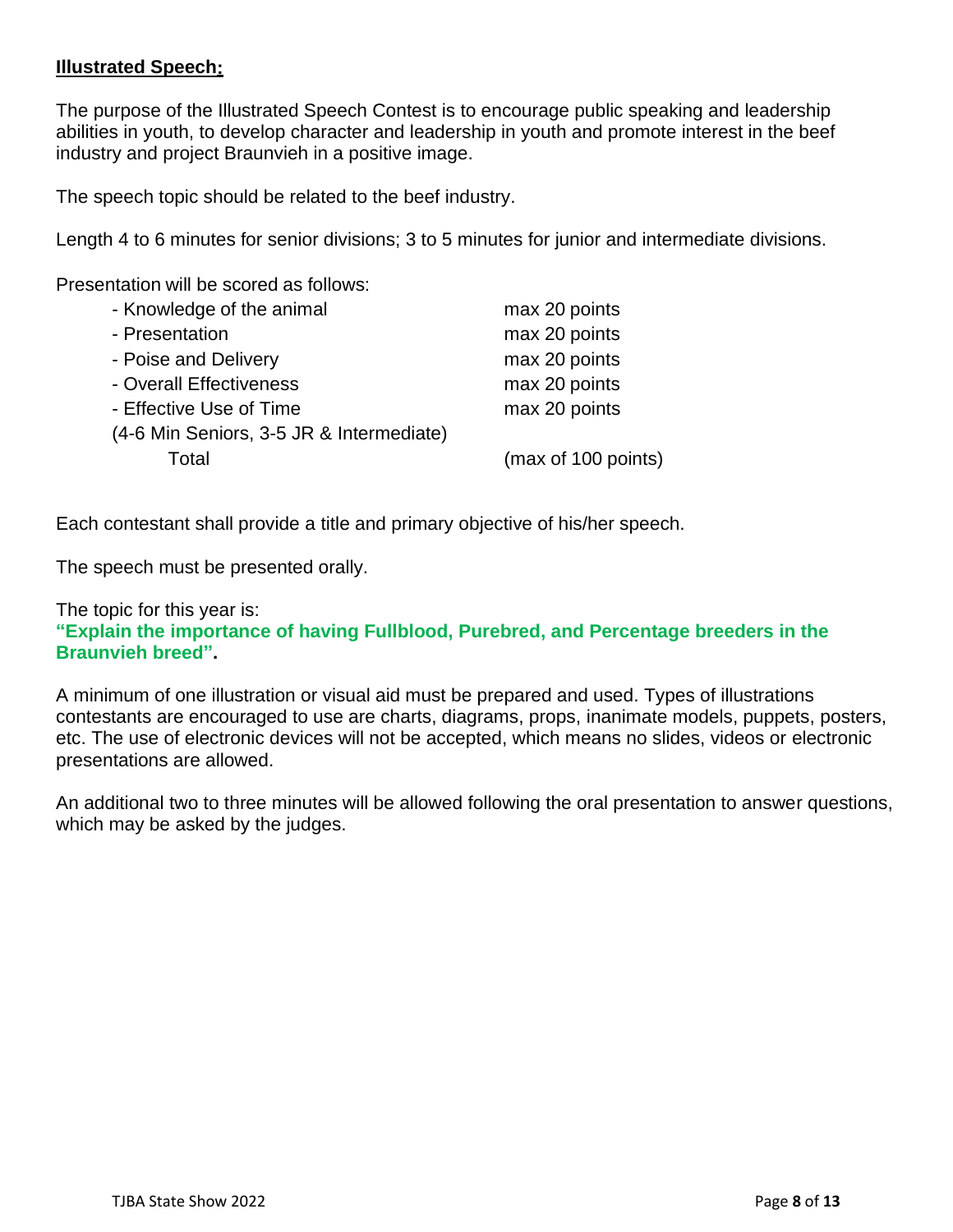#### **News Article Writing:**

News Article Writing entries are due March 11, 2022 by Midnight Central Time and should be emailed to [texasbraunvieh@hotmail.com.](mailto:texasbraunvieh@hotmail.com) **NO LATE ENTRIES ACCEPTED!** Awards will be announced at the awards banquet. Please label the news article file as (*Name.AgeDivison)*. Example: saunders.trey.senior

#### This year's topic is: **"Explain the importance of having Fullblood, Purebred, and Percentage breeders in the Braunvieh breed."**

Entries should be informative and entertaining.

No specific writing formatting is required.

Write a news article that is worthy to be published in a Braunvieh publication or put-on social media that would educate Braunvieh breeders and commercial cattlemen.

Junior division entries may be typed or handwritten in ink. Intermediate and Senior division must be typed.

Junior entries must be between 300 and 500 words, Intermediate's must be between 600 and 800 words, and Senior's must be between 800 and 1,000 words.

All typed entries should be double spaced with a font size of 12 Times New Roman.

Pages should be numbered.

Entries must include a cover page with the following information: Title and Word Count ONLY. No exhibitor name should be on any page.

Entries will be evaluated with a 50-point score sheet, with each of the components receiving 1-10 points (1 being lowest and 10 being highest): content, organization, style, length and guidelines, and overall effectiveness. Proper grammar and spelling will be evaluated during the scoring of the paper. In the event of a tie, awards will go to co-winners.

Awards will be presented at the banquet at the conclusion of the show.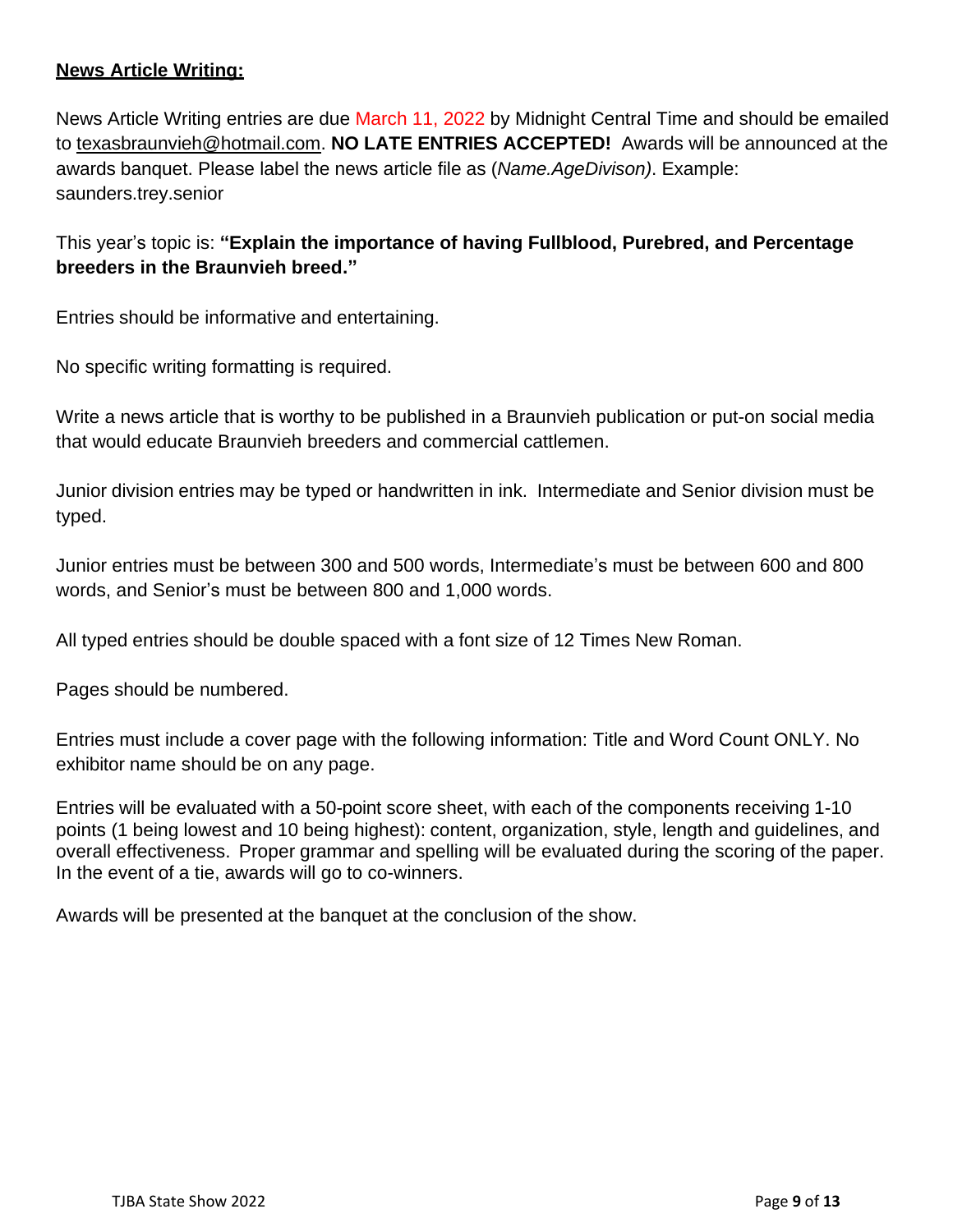#### **Photography:**

Photography entries are March 11, 2022 by Midnight and should be emailed to [texasbraunvieh@hotmail.com.](mailto:texasbraunvieh@hotmail.com) **NO LATE ENTRIES ACCEPTED!** Awards will be announced at the awards banquet. Please label the news article file as (*Name.AgeDivison)*. Example: saunders.trey.senior

Entries should consist of photographs of Braunvieh cattle or Braunvieh related activities.

All entries should be saved as a jpeg file, high resolution. Entries may be used in future Braunvieh promotions.

Photos must be original and not altered or enhanced in any way.

Only 1 photograph per exhibitor.

Photographs must have been taken by the exhibitor.

Entries that have been submitted from previous years will not be permitted.

Participant grants Texas Braunvieh Association the use and rights associated to the use of the photographic likeness, in promotional publications, and other media, without compensation.

Awards will be presented at the banquet at the conclusion of the show.

#### **Skill-a-thon:**

Identification of industry tools, and what they are used for. Contestants will go from station to station to identify industry tool and/or products. Contestants will be graded on correct answers with no penalty for incorrect answers.

Awards will be presented at the banquet at the conclusion of the show.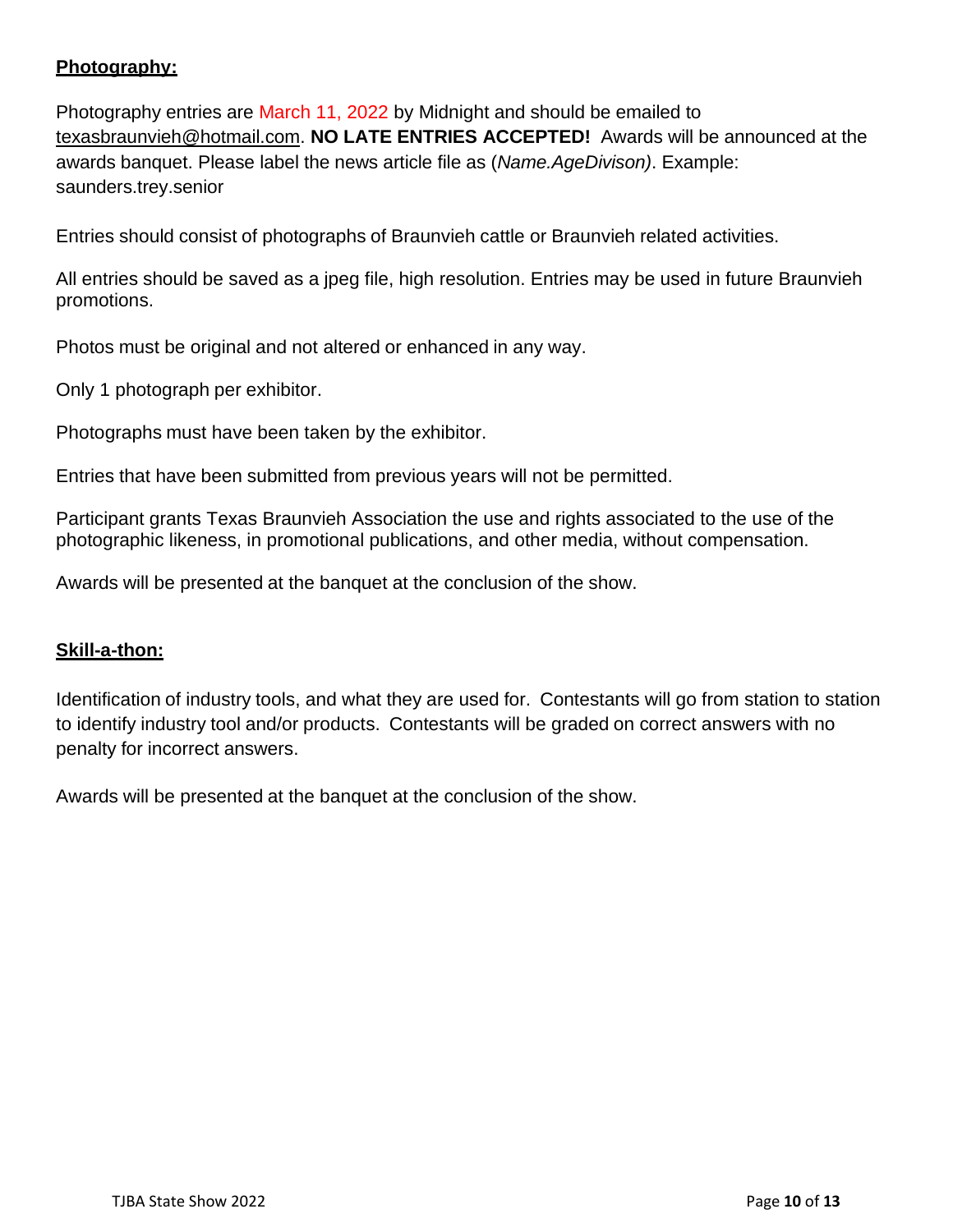#### **Sponsorship Drive:**

Contestants will accumulate points based on obtaining sponsors for the show. Sponsorships can be recorded online at <https://showman.app/shows#/texas-junior-braunveih-association-2022-state-show> Contestants should notify committee members (Clydene Pittman and/or Trey Saunders) with each sponsor received (this is extremely important to people that want to sponsor buckles or meals as these tend to go very fast). Also included in the Sponsorship Drive will be the sales of our raffle tickets. The top 2 High Sellers Overall will receive a prize.

Sponsorship money is due to TBA by March 28, 2022 in order to have the sponsor's name on the banners. Sponsorships received after this date may not have the name on the banners.

Participation in the Sponsor Ship drive is required to be eligible for High-Point. See High-Point Calculations below for more specifics.

Points will be given as following: \$50-299 0 Points \$300-\$450 10 Points \$451-\$749 15 Points \$750+ 25 Points

#### **High-Point Calculations:**

All contestants are automatically entered in the High-Point contest.

To qualify for High-Point you must compete in ALL events and raise a minimum of **\$300 in sponsorships** (raffle tickets or sponsorships). This applies to Invitational High Point exhibitors as well.

Points will be earned in the following contests: Showmanship or Invitational Showmanship, Salesmanship, Cattleman's Quiz, Skill-a-thon, Creative Writing, Illustrated Speech, Photography, and the Sponsorship Drive.

Exhibitors will accumulate points in every event that they actively participate in.

There will be a High-point junior, intermediate, and senior age contestant in each the Braunvieh and Invitational age divisions.

Points will be tabulated as follows:

|                       | 50 points |
|-----------------------|-----------|
| 1st place             |           |
| 2nd place             | 45 points |
| 3rd place             | 40 points |
| 4th place             | 35 points |
| 5th place             | 30 points |
| 6 <sup>th</sup> place | 25 points |
| 7 <sup>th</sup> place | 20 points |
| 8 <sup>th</sup> place | 15 points |
| 9 <sup>th</sup> place | 10 points |
| Participation         | 5 points  |

TJBA State Show 2022 **Page 11** of **13**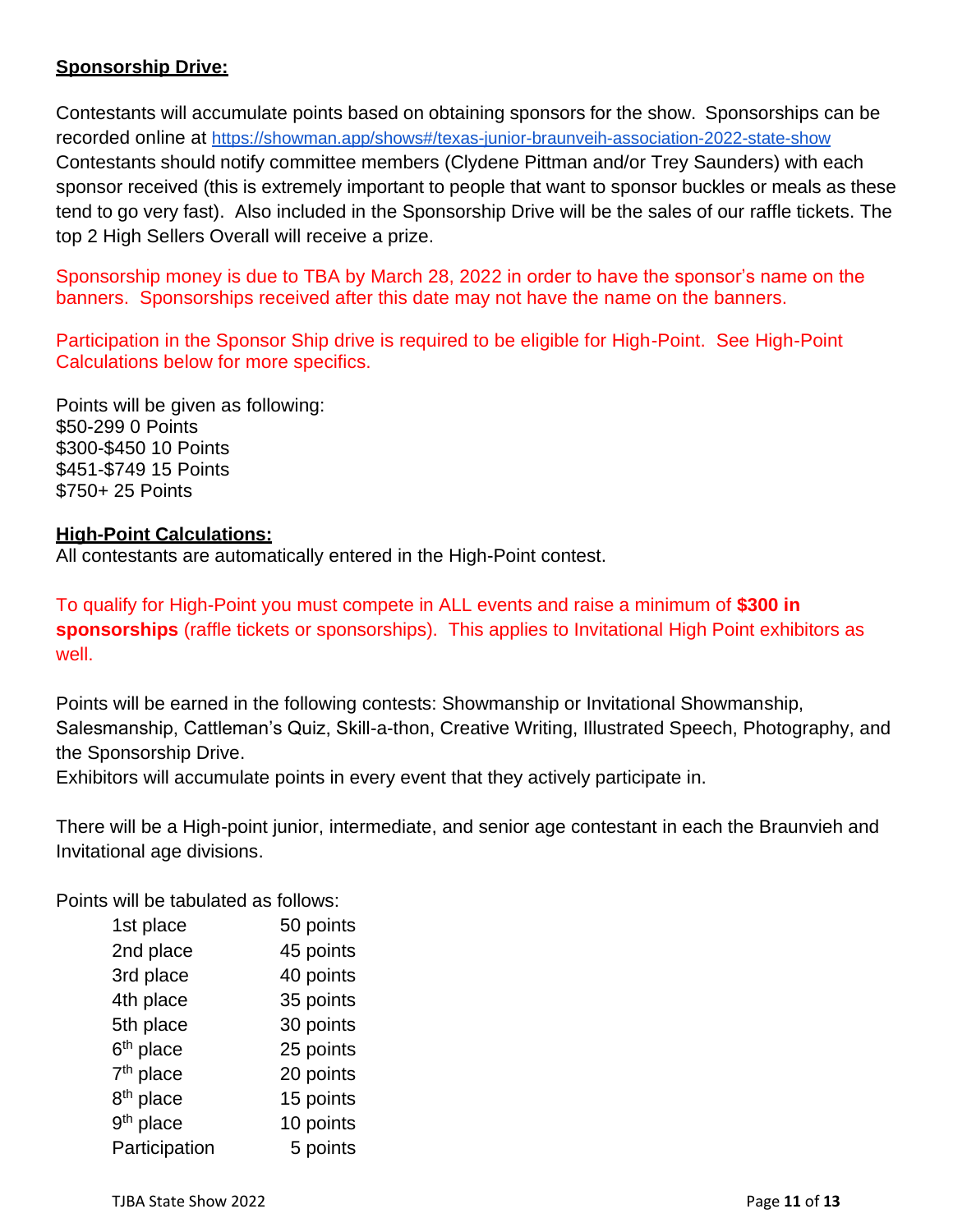#### **High Point Individuals:**

At our Texas Junior Braunvieh State Showcase in Wichita Falls, Texas on April 7-10, 2022, junior exhibitors will compete in written, speaking, exhibiting, and identification events to earn points that will be accumulated during that weekend only. These youngsters will be attempting to accumulate the most points possible so that they can earn the title of "High Point Individual". Exhibitors will be divided into one of two groups. They will compete in either "Braunvieh Veterans" or the "Braunvieh Invitational". Then each of those two groups will be divided by age groups….Junior, Intermediate, and Senior. This will allow us to have six (6) different "High Point Individuals". The High Point winners will receive a \$1000 credit to be used towards Braunvieh genetics (animal, semen, embryo, etc.) with any breeder that is a member of the Texas Braunvieh Association that is in good standing on April  $07<sup>th</sup>$ , 2022. The credit must be used within 1 year and can be used with a maximum of two breeders. The breeder must send receipt to the association within the one year time period to be reimbursed for the \$1000 credit. The junior exhibitor and the breeder will then need to work out the sale price of the genetics the two parties agree on.

In the event that a recipient chooses not to use their credit, for whatever reason, said credit will be put back into the Junior Braunvieh Association Program. It will be at the committee's discretion as to how the certificate will be allocated for future use.

#### **Snack Bar:**

A snack bar will be open during the entire show. Each exhibitor is asked to bring a box of individually wrapped snacks or drinks (12 pack of soda, case of water) for the snack bar. Meals for the listed times on the schedule will also be available at no cost during show. Be sure to complete the headcount portion of the entry so that enough food will be available for meals.

All exhibitors are expected to exhibit good sportsmanship and exemplify the **TEAM (Together Everyone Achieves More)** motto.